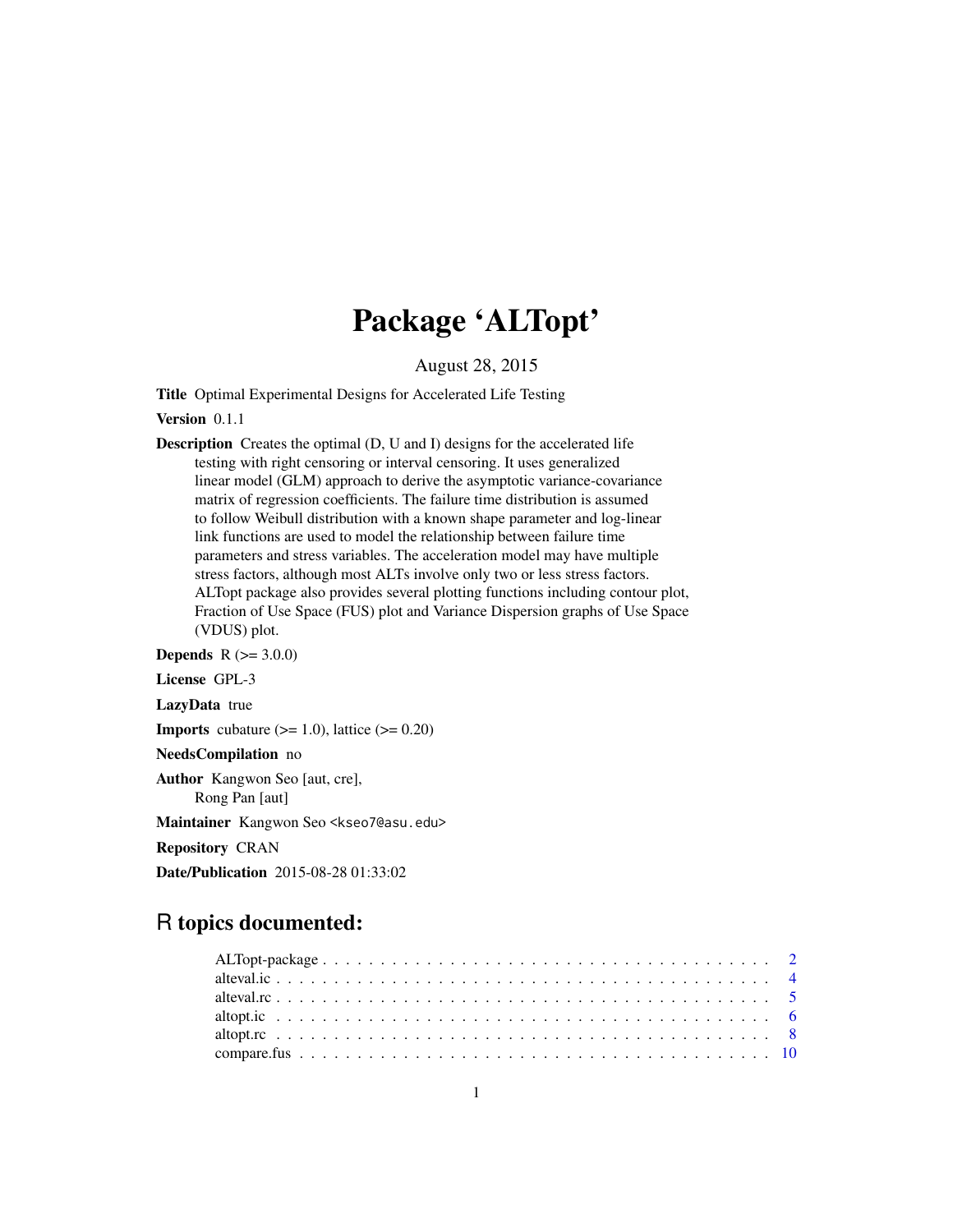## <span id="page-1-0"></span>2 ALTopt-package

| Index |  |
|-------|--|
|       |  |
|       |  |
|       |  |
|       |  |
|       |  |
|       |  |
|       |  |
|       |  |
|       |  |

ALTopt-package *Optimal Experimental Designs for Accelerated Life Testing*

#### Description

Creates the optimal (D, U and I) designs for the accelerated life testing with right censoring or interval censoring. It uses generalized linear model (GLM) approach to derive the asymptotic variance-covariance matrix of regression coefficients. The failure time distribution is assumed to follow Weibull distribution with a known shape parameter and log-linear link functions are used to model the relationship between failure time parameters and stress variables. The acceleration model may have multiple stress factors, although most ALTs involve only two or less stress factors. ALTopt package also provides several plotting functions including contour plot, Fraction of Use Space (FUS) plot and Variance Dispersion graphs of Use Space (VDUS) plot.

## Details

| Package:       | <b>ALTopt</b>                                                                                                                   |
|----------------|---------------------------------------------------------------------------------------------------------------------------------|
| Version:       | 0.1.1                                                                                                                           |
| Authors $@R$ : | as.person(c( "Kangwon Seo <kseo7@asu.edu> [aut, cre]", "Rong Pan <rong.pan@asu.edu> [aut]"))</rong.pan@asu.edu></kseo7@asu.edu> |
| Depends:       | $R$ ( $>=$ 3.0.0)                                                                                                               |
| License:       | $GPL-3$                                                                                                                         |
| LazyData:      | true                                                                                                                            |
| Imports:       | cubature $(>= 1.0)$ , lattice $(>= 0.20)$                                                                                       |
| Built:         | R 3.2.1; ; 2015-06-18 12:30:00 UTC; windows                                                                                     |

#### Index:

| alteval.ic           | Design evaluation with interval censoring. |
|----------------------|--------------------------------------------|
| alteval.rc           | Design evaluation with right censoring.    |
| altopt.ic            | Optimal design with interval censoring.    |
| altopt.rc            | Optimal design with right censoring.       |
| compare.fus          | Comparing designs using FUS                |
| compare.vdus         | Comparing designs using VDUS               |
| convert.stress.level | Coding and decoding stress level           |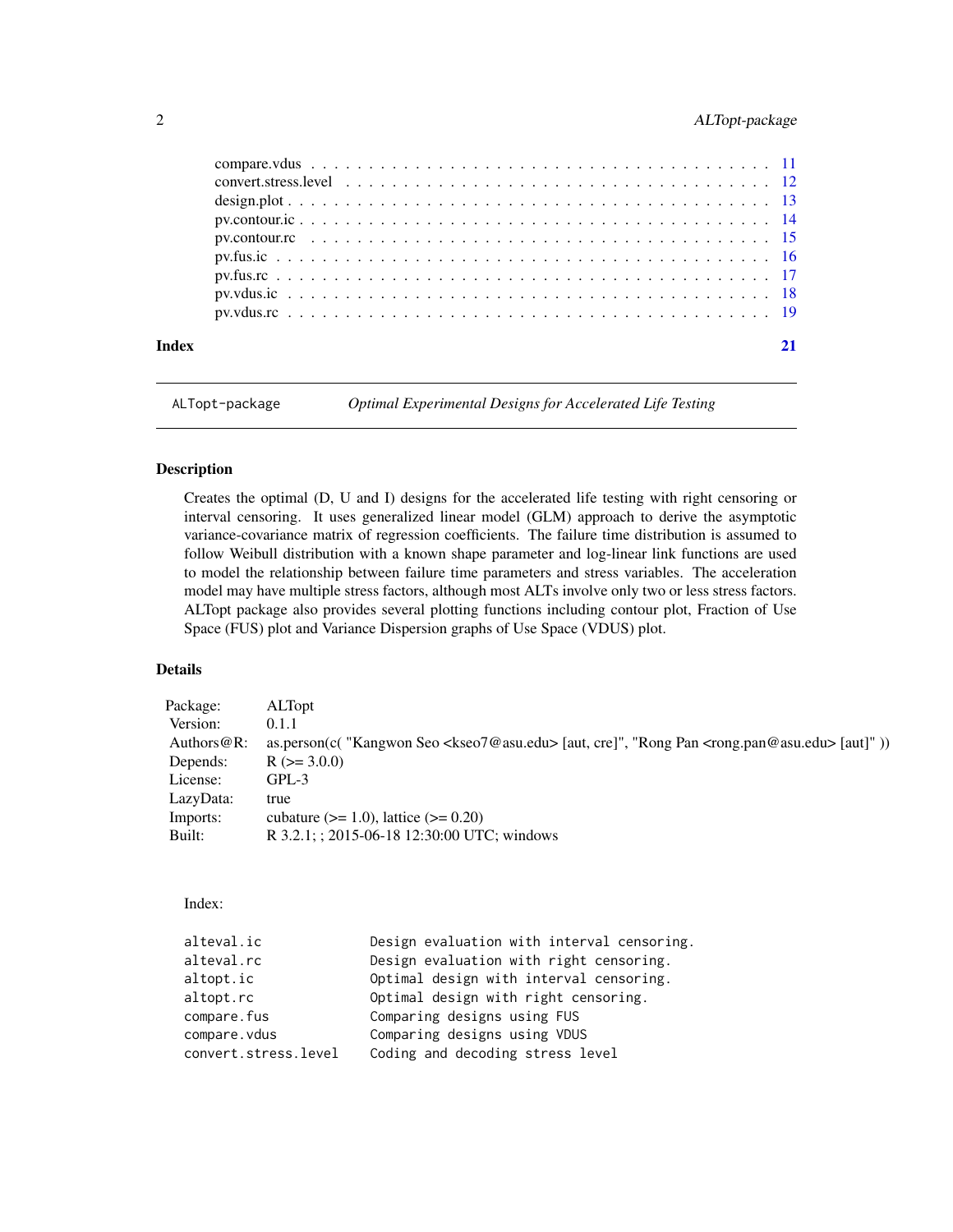## <span id="page-2-0"></span>ALTopt-package 3

| design.plot   | Design plot.                                  |
|---------------|-----------------------------------------------|
| pv.contour.ic | Contour plot of prediction variance for a     |
|               | design with interval censoring.               |
| pv.contour.rc | Contour plot of prediction variance for a     |
|               | design with right censoring.                  |
| pv.fus.ic     | FUS (Fraction of Use Space) plot for interval |
|               | censoring.                                    |
| pv.fus.rc     | FUS (Fraction of Use Space) plot for right    |
|               | censoring.                                    |
| pv.vdus.ic    | VDUS (Variance Dispersion of Use Space) plot  |
|               | for interval censoring.                       |
| pv.vdus.rc    | VDUS (Variance Dispersion of Use Space) plot  |
|               | for right censoring.                          |

#### Author(s)

Kangwon Seo [aut, cre], Rong Pan [aut]

Maintainer: Kangwon Seo <kseo7@asu.edu>

#### References

Monroe, E. M., Pan, R., Anderson-Cook, C. M., Montgomery, D. C. and Borror C. M. (2011) A Generalized Linear Model Approach to Designing Accelerated Life Test Experiments, *Quality and Reliability Engineering International* 27(4), 595–607

Yang, T., Pan, R. (2013) A Novel Approach to Optimal Accelerated Life Test Planning With Interval Censoring, *Reliability, IEEE Transactions on* 62(2), 527–536

#### See Also

[altopt.rc,](#page-7-1) [altopt.ic,](#page-5-1) [alteval.rc,](#page-4-1) [alteval.ic,](#page-3-1) [pv.contour.rc,](#page-14-1) [pv.contour.ic,](#page-13-1) [pv.fus.rc,](#page-16-1) [pv.fus.ic,](#page-15-1) pv.

## Examples

```
# D optimal design of two stress factors with right censoring.
Design.D <- altopt.rc("D", 100, 100, 2, 1, formula = ~ x1 + x2 + x1:x2,
coef = c(0, -4.086, -1.476, 0.01))
```
design.plot(Design.D\$opt.design.rounded, x1, x2)

pv.contour.rc(Design.D\$opt.design.rounded, x1, x2, 100, 2, 1, formula =  $\sim$  x1 + x2 + x1:x2, coef = c(0, -4.086, -1.476, 0.01), useCond = c(1.758, 3.159))

FUS.D <- pv.fus.rc(Design.D\$opt.design.rounded, 100, 2, 1, formula =  $\sim$  x1 + x2 + x1:x2, coef = c(0, -4.086, -1.476, 0.01), useLower =  $c(1.458, 2.859)$ , useUpper =  $c(2.058, 3.459)$ 

```
# U optimal design of two stress factors with right censoring.
Design.U <- altopt.rc("U", 100, 100, 2, 1, formula = \sim x1 + x2 + x1:x2,
```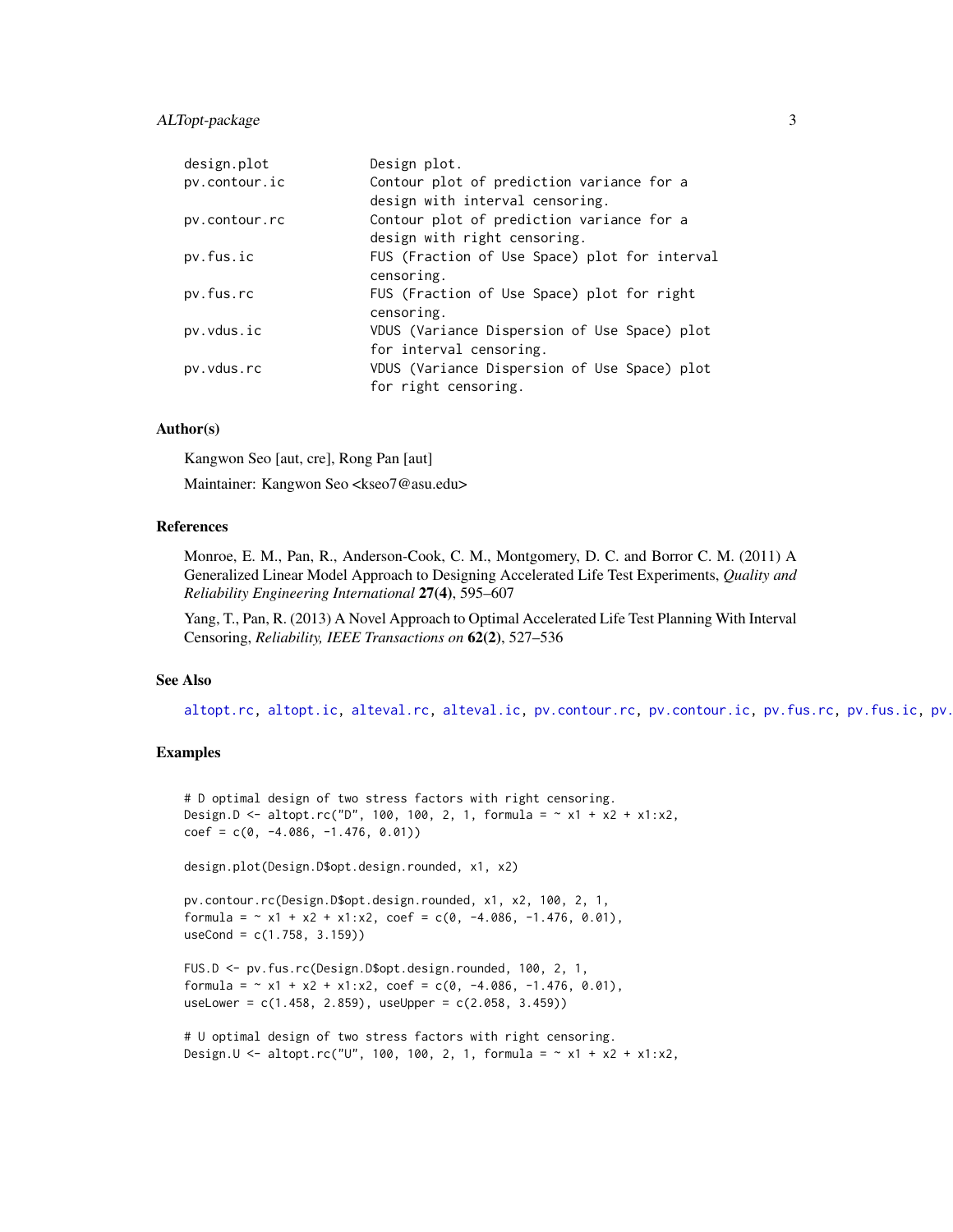```
coef = c(0, -4.086, -1.476, 0.01), useCond = c(1.758, 3.159)design.plot(Design.U$opt.design.rounded, x1, x2)
pv.contour.rc(Design.U$opt.design.rounded, x1, x2, 100, 2, 1,
formula = \sim x1 + x2 + x1:x2, coef = c(0, -4.086, -1.476, 0.01),
useCond = c(1.758, 3.159))
FUS.U <- pv.fus.rc(Design.U$opt.design.rounded, 100, 2, 1,
formula = \sim x1 + x2 + x1:x2, coef = c(0, -4.086, -1.476, 0.01),
useLower = c(1.458, 2.859), useUpper = c(2.058, 3.459))
# Comparing D and U optimal design.
compare.fus(FUS.D, FUS.U)
```
<span id="page-3-1"></span>alteval.ic *Design evaluation with interval censoring.*

## Description

[alteval.ic](#page-3-1) calculates the objective function value (D, U or I) for a given design with interval censoring plan.

#### Usage

```
alteval.ic(designTable, optType, t, k, nf, alpha, formula, coef, useCond,
  useLower, useUpper)
```

| designTable | a data frame containing the coordinates and the number of allocation of each<br>design point. The design created by either altopt.rc or altopt.ic or any<br>design matrix with the same form as those can be provided for this argument. |
|-------------|------------------------------------------------------------------------------------------------------------------------------------------------------------------------------------------------------------------------------------------|
| optType     | the choice of " $D$ ", " $U$ " and " $I$ " optimality.                                                                                                                                                                                   |
| t           | the total testing time.                                                                                                                                                                                                                  |
| k           | the number of time intervals.                                                                                                                                                                                                            |
| nf          | the number of stress factors.                                                                                                                                                                                                            |
| alpha       | the value of the shape parameter of Weibull distribution.                                                                                                                                                                                |
| formula     | the object of class formula which is the linear predictor model.                                                                                                                                                                         |
| coef        | the numeric vector containing the coefficients of each term in formula.                                                                                                                                                                  |
| useCond     | the numeric vector of use condition. It should be provided when optType is<br>"U". The length of the vector should be same as the number of stress factors.                                                                              |
| useLower    | the numeric vector of lower bound of use region. It should be provided when<br>optType is "I". The length of the vector should be same as the number of stress<br>factors.                                                               |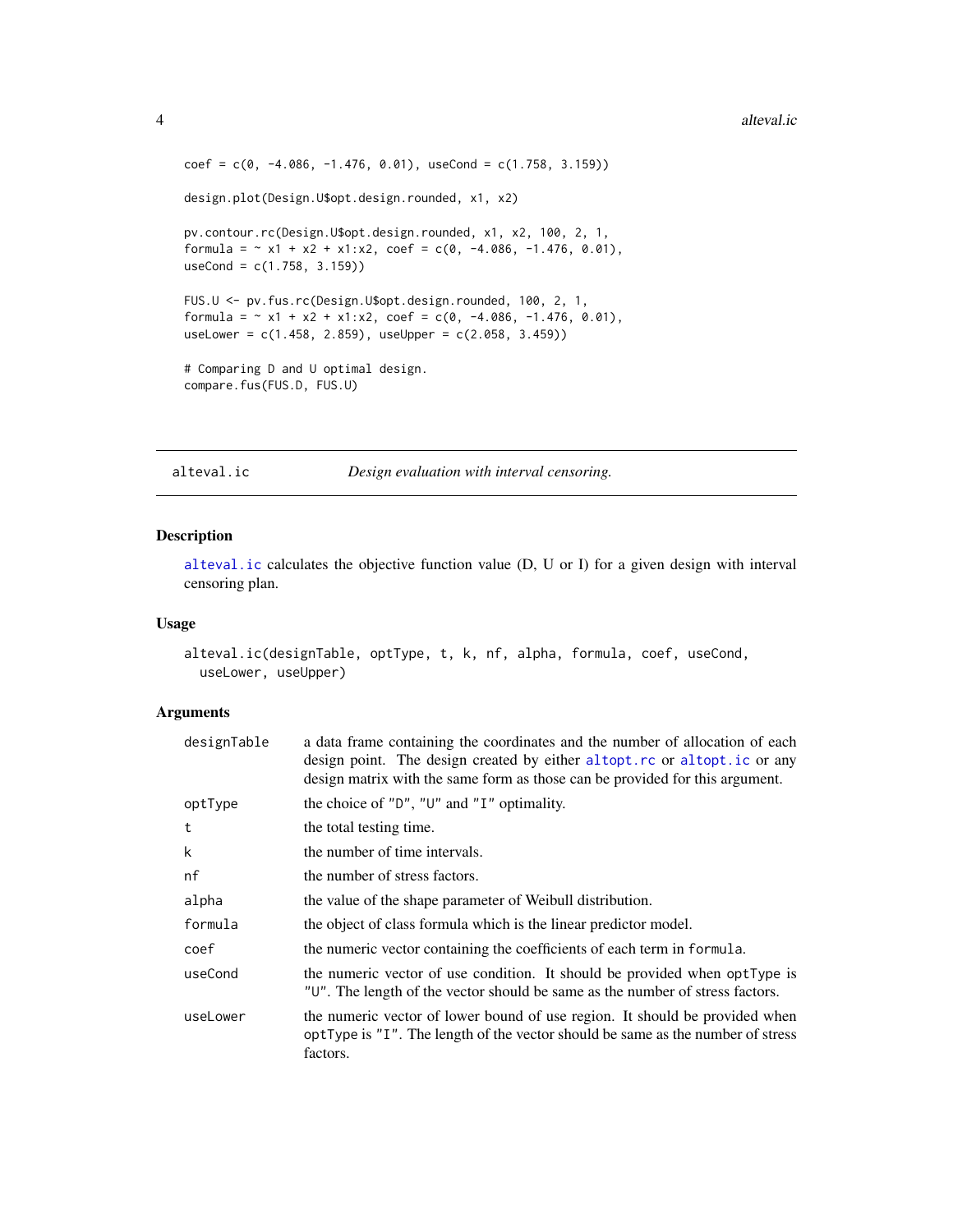#### <span id="page-4-0"></span>alteval.rc 5

```
useUpper the numeric vector of upper bound of use region. It should be provided when
                 optType is "I". The length of the vector should be same as the number of stress
                 factors.
```
#### Value

The objective function value corresponded by optType for a given design with interval censoring plan.

#### See Also

[altopt.ic](#page-5-1)

#### Examples

```
# Evaluation of factorial design for interval censoring.
x1 \leftarrow c(0, 1, 0, 1)x2 \leq -c(0, 0, 1, 1)allocation <- c(25, 25, 25, 25)
facDes <- data.frame(x1, x2, allocation)
alteval.ic(facDes, "D", 30, 5, 2, 1, formula = \sim x1 + x2 + x1 : x2,
coef = c(0, -4.086, -1.476, 0.01))alteval.ic(facDes, "U", 30, 5, 2, 1, formula = <math>\sim x1 + x2 + x1 : x2</math>,coef = c(0, -4.086, -1.476, 0.01), useCond = c(1.758, 3.159))
alteval.ic(facDes, "I", 30, 5, 2, 1, formula = \sim x1 + x2 + x1 : x2,
coef = c(0, -4.086, -1.476, 0.01), useLower = c(1.458, 2.859), useUpper = c(2.058, 3.459))
```
<span id="page-4-1"></span>alteval.rc *Design evaluation with right censoring.*

#### Description

[alteval.rc](#page-4-1) calculates the objective function value (D, U or I) for a given design with right censoring plan.

#### Usage

```
alteval.rc(designTable, optType, tc, nf, alpha, formula, coef, useCond,
 useLower, useUpper)
```

| designTable | a data frame containing the coordinates and the number of allocation of each |
|-------------|------------------------------------------------------------------------------|
|             | design point. The design created by either altopt. rc or altopt. ic or any   |
|             | design matrix with the same form as those can be provided for this argument. |
| optType     | the choice of " $D$ ", " $U$ " and " $I$ " optimality.                       |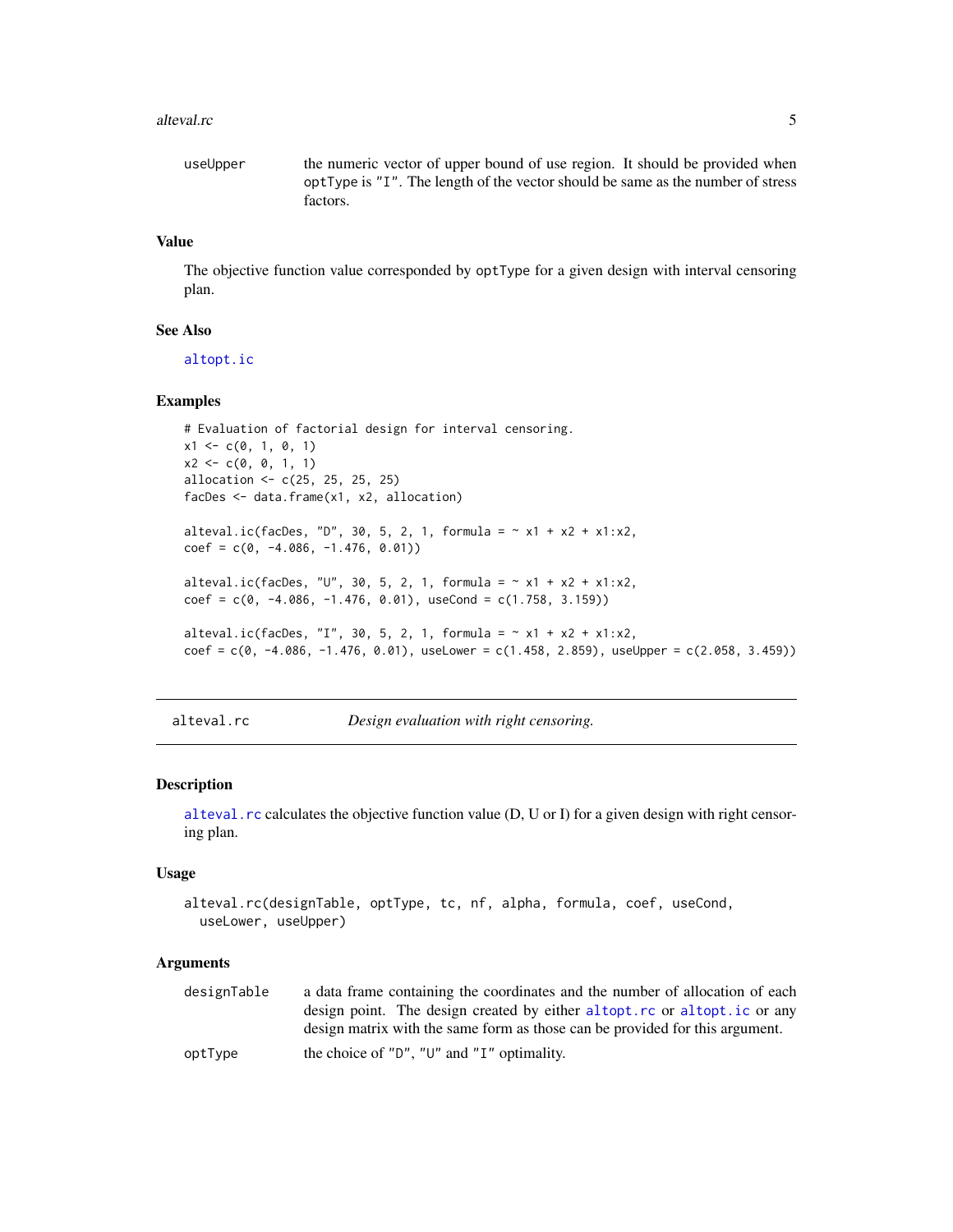<span id="page-5-0"></span>

| tc       | the censoring time.                                                                                                                                                        |
|----------|----------------------------------------------------------------------------------------------------------------------------------------------------------------------------|
| nf       | the number of stress factors.                                                                                                                                              |
| alpha    | the value of the shape parameter of Weibull distribution.                                                                                                                  |
| formula  | the object of class formula which is the linear predictor model.                                                                                                           |
| coef     | the numeric vector containing the coefficients of each term in formula.                                                                                                    |
| useCond  | the numeric vector of use condition. It should be provided when optType is<br>"U". The length of the vector should be same as the number of stress factors.                |
| useLower | the numeric vector of lower bound of use region. It should be provided when<br>optType is "I". The length of the vector should be same as the number of stress<br>factors. |
| useUpper | the numeric vector of upper bound of use region. It should be provided when<br>optType is "I". The length of the vector should be same as the number of stress<br>factors. |

## Value

The objective function value corresponded by optType for a given design with right censoring plan.

## See Also

[altopt.rc](#page-7-1)

#### Examples

```
# Evaluation of factorial design for right censoring.
x1 \leftarrow c(0, 1, 0, 1)x2 \leq c(0, 0, 1, 1)allocation <- c(25, 25, 25, 25)
facDes <- data.frame(x1, x2, allocation)
alteval.rc(facDes, "D", 100, 2, 1, formula = \sim x1 + x2 + x1:x2,
coef = c(0, -4.086, -1.476, 0.01))alteval.rc(facDes, "U", 100, 2, 1, formula = \sim x1 + x2 + x1 : x2,
coef = c(0, -4.086, -1.476, 0.01), useCond = c(1.758, 3.159))
alteval.rc(facDes, "I", 100, 2, 1, formula = \sim x1 + x2 + x1:x2,
coef = c(0, -4.086, -1.476, 0.01), useLower = c(1.458, 2.859), useUpper = c(2.058, 3.459))
```
<span id="page-5-1"></span>altopt.ic *Optimal design with interval censoring.*

## Description

[altopt.ic](#page-5-1) creates D, U or I optimal design of the accelerated life testing with interval censoring plan.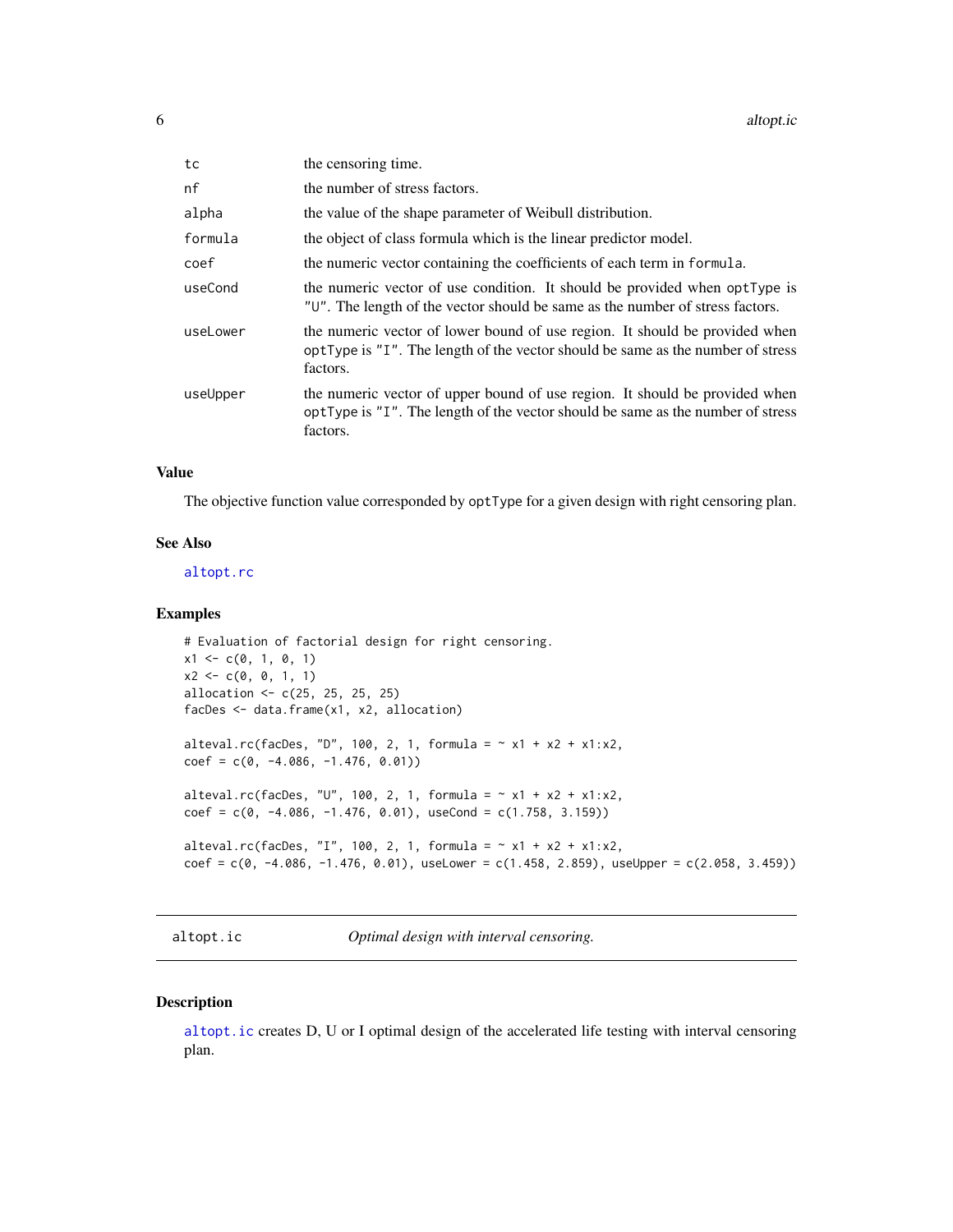#### <span id="page-6-0"></span>altopt.ic 7

## Usage

```
altopt.ic(optType, N, t, k, nf, alpha, formula, coef, useCond, useLower,
  useUpper, nOpt = 1, nKM = 30, nCls = NULL
```
## Arguments

| optType    | the choice of " $D$ ", " $U$ " and " $I$ " optimality.                                                                                                                     |
|------------|----------------------------------------------------------------------------------------------------------------------------------------------------------------------------|
| N          | the number of test units.                                                                                                                                                  |
| t          | the total testing time.                                                                                                                                                    |
| k          | the number of time intervals.                                                                                                                                              |
| nf         | the number of stress factors.                                                                                                                                              |
| alpha      | the value of the shape parameter of Weibull distribution.                                                                                                                  |
| formula    | the object of class formula which is the linear predictor model.                                                                                                           |
| coef       | the numeric vector containing the coefficients of each term in formula.                                                                                                    |
| useCond    | the numeric vector of use condition. It should be provided when optType is<br>"U". The length of the vector should be same as the number of stress factors.                |
| useLower   | the numeric vector of lower bound of use region. It should be provided when<br>optType is "I". The length of the vector should be same as the number of stress<br>factors. |
| useUpper   | the numeric vector of upper bound of use region. It should be provided when<br>optType is "I". The length of the vector should be same as the number of stress<br>factors. |
| n0pt       | the number of repetition of optimization process. Default is 1.                                                                                                            |
| <b>nKM</b> | the number of repetition of k-means clustering. Default is 20.                                                                                                             |
| nCls       | the number of clusters used for k-means clustering. If not specified, it is set as<br>the number of parameters in the linear predictor model.                              |

## Value

A list with components

- call: the matched call.
- opt.design.ori: the original optimal design.
- opt.value.ori: the objective function value of opt.design.ori.
- opt.design.rounded: the optimal design clustered by rounding in third decimal points.
- opt.value.rounded: the objective function value of opt.design.rounded.
- opt.design.kmeans: the optimal design clustered by [kmeans](#page-0-0).
- opt.value.kmeans: the objective function value of opt.design.kmeans.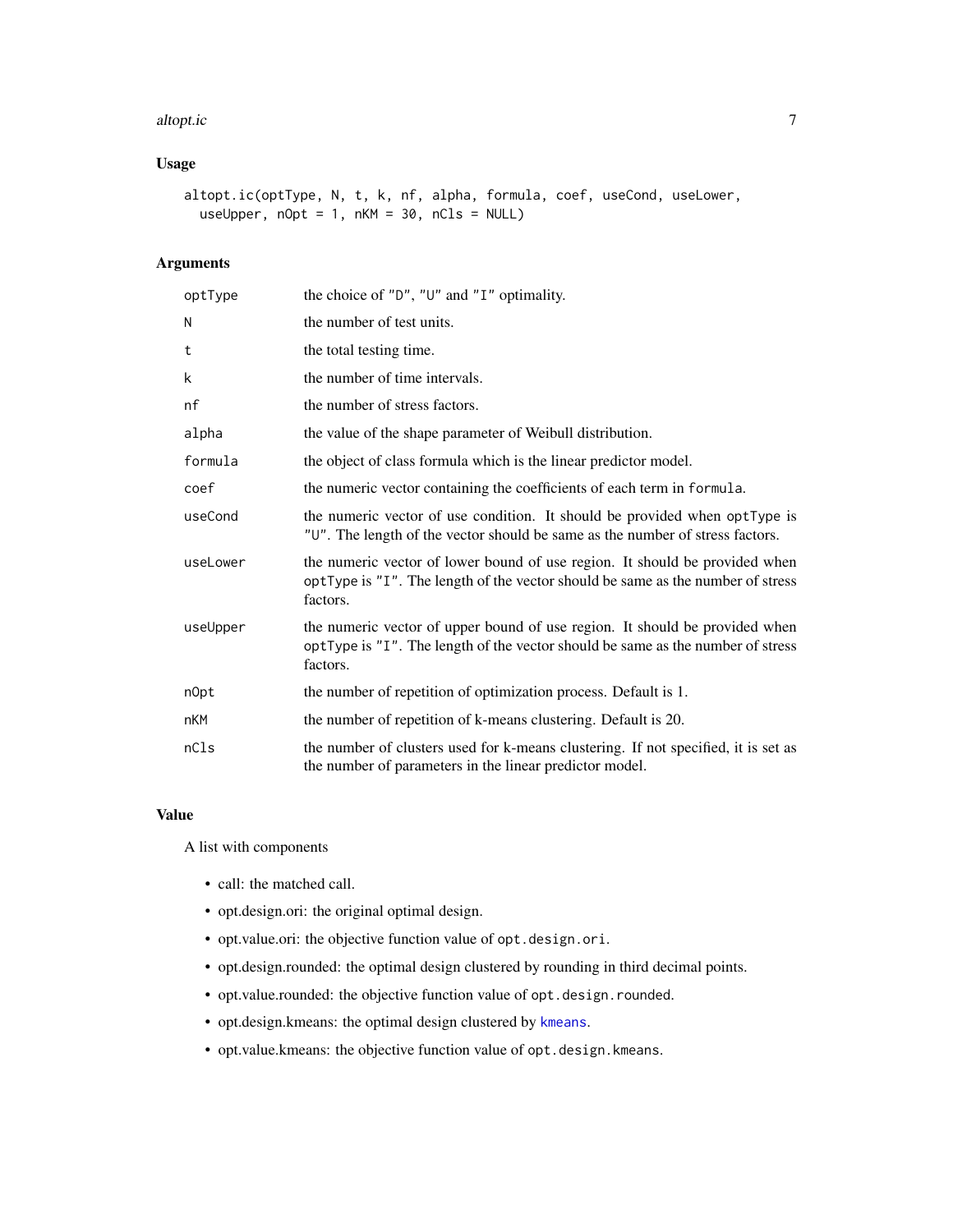#### <span id="page-7-0"></span>References

Monroe, E. M., Pan, R., Anderson-Cook, C. M., Montgomery, D. C. and Borror C. M. (2011) A Generalized Linear Model Approach to Designing Accelerated Life Test Experiments, *Quality and Reliability Engineering International* 27(4), 595–607

Yang, T., Pan, R. (2013) A Novel Approach to Optimal Accelerated Life Test Planning With Interval Censoring, *Reliability, IEEE Transactions on* 62(2), 527–536

#### See Also

[kmeans](#page-0-0), [alteval.ic](#page-3-1)

#### Examples

```
## Not run:
# Generating D optimal design for interval censoring.
altopt.ic("D", 100, 30, 5, 2, 1, formula = \sim x1 + x2 + x1:x2,
coef = c(0, -4.086, -1.476, 0.01))# Generating U optimal design for interval censoring.
altopt.ic("D", 100, 30, 5, 2, 1, formula = \sim x1 + x2 + x1:x2,
coef = c(0, -4.086, -1.476, 0.01), useCond = c(1.758, 3.159))
# Generating I optimal design for interval censoring.
altopt.ic("D", 100, 30, 5, 2, 1, formula = \sim x1 + x2 + x1:x2,
coef = c(0, -4.086, -1.476, 0.01), useLower = c(1.458, 2.859),useUpper = c(2.058, 3.459)## End(Not run)
```
<span id="page-7-1"></span>altopt.rc *Optimal design with right censoring.*

#### Description

[altopt.rc](#page-7-1) creates D, U or I optimal design of the accelerated life testing with right censoring plan.

#### Usage

```
altopt.rc(optType, N, tc, nf, alpha, formula, coef, useCond, useLower, useUpper,
 nOpt = 1, nKM = 30, nCls = NULL
```

| optType | the choice of " $D$ ", " $U$ " and " $I$ " optimality. |
|---------|--------------------------------------------------------|
| N       | the number of test units.                              |
| tc      | the censoring time.                                    |
| nf      | the number of stress factors.                          |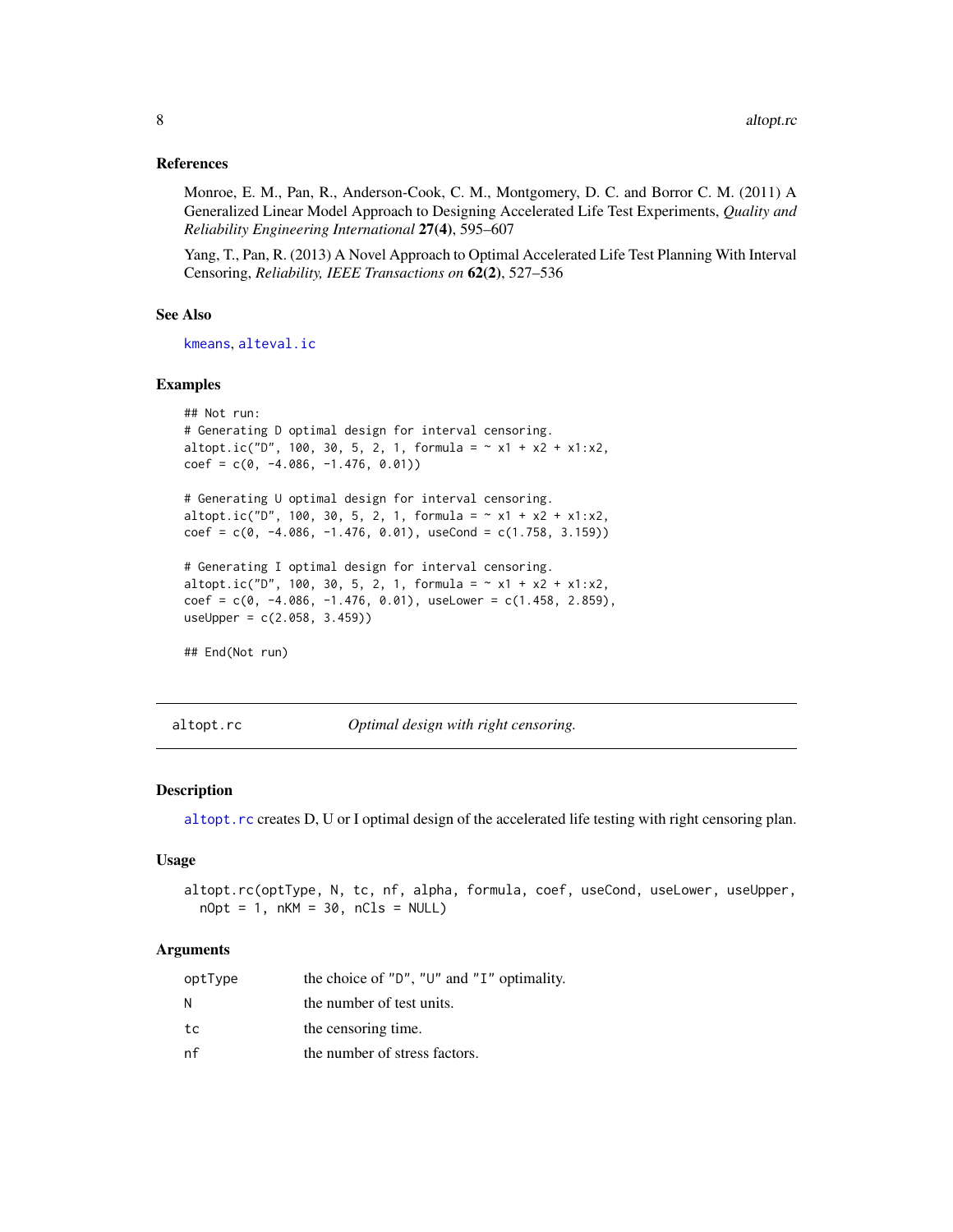#### <span id="page-8-0"></span>altopt.rc 9

| alpha    | the value of the shape parameter of Weibull distribution.                                                                                                                  |
|----------|----------------------------------------------------------------------------------------------------------------------------------------------------------------------------|
| formula  | the object of class formula which is the linear predictor model.                                                                                                           |
| coef     | the numeric vector containing the coefficients of each term in formula.                                                                                                    |
| useCond  | the numeric vector of use condition. It should be provided when optType is<br>"U". The length of the vector should be same as the number of stress factors.                |
| useLower | the numeric vector of lower bound of use region. It should be provided when<br>optType is "I". The length of the vector should be same as the number of stress<br>factors. |
| useUpper | the numeric vector of upper bound of use region. It should be provided when<br>optType is "I". The length of the vector should be same as the number of stress<br>factors. |
| n0pt     | the number of repetition of optimization process. Default is 1.                                                                                                            |
| nKM      | the number of repetition of k-means clustering. Default is 20.                                                                                                             |
| nC1s     | the number of clusters used for k-means clustering. If not specified, it is set as<br>the number of parameters in the linear predictor model.                              |

#### Value

A list with components

- call: the matched call.
- opt.design.ori: the original optimal design.
- opt.value.ori: the objective function value of opt.design.ori.
- opt.design.rounded: the optimal design clustered by rounding in third decimal points.
- opt.value.rounded: the objective function value of opt.design.rounded.
- opt.design.kmeans: the optimal design clustered by [kmeans](#page-0-0).
- opt.value.kmeans: the objective function value of opt.design.kmeans.

## References

Monroe, E. M., Pan, R., Anderson-Cook, C. M., Montgomery, D. C. and Borror C. M. (2011) A Generalized Linear Model Approach to Designing Accelerated Life Test Experiments, *Quality and Reliability Engineering International* 27(4), 595–607

Yang, T., Pan, R. (2013) A Novel Approach to Optimal Accelerated Life Test Planning With Interval Censoring, *Reliability, IEEE Transactions on* 62(2), 527–536

## See Also

[kmeans](#page-0-0), [alteval.rc](#page-4-1)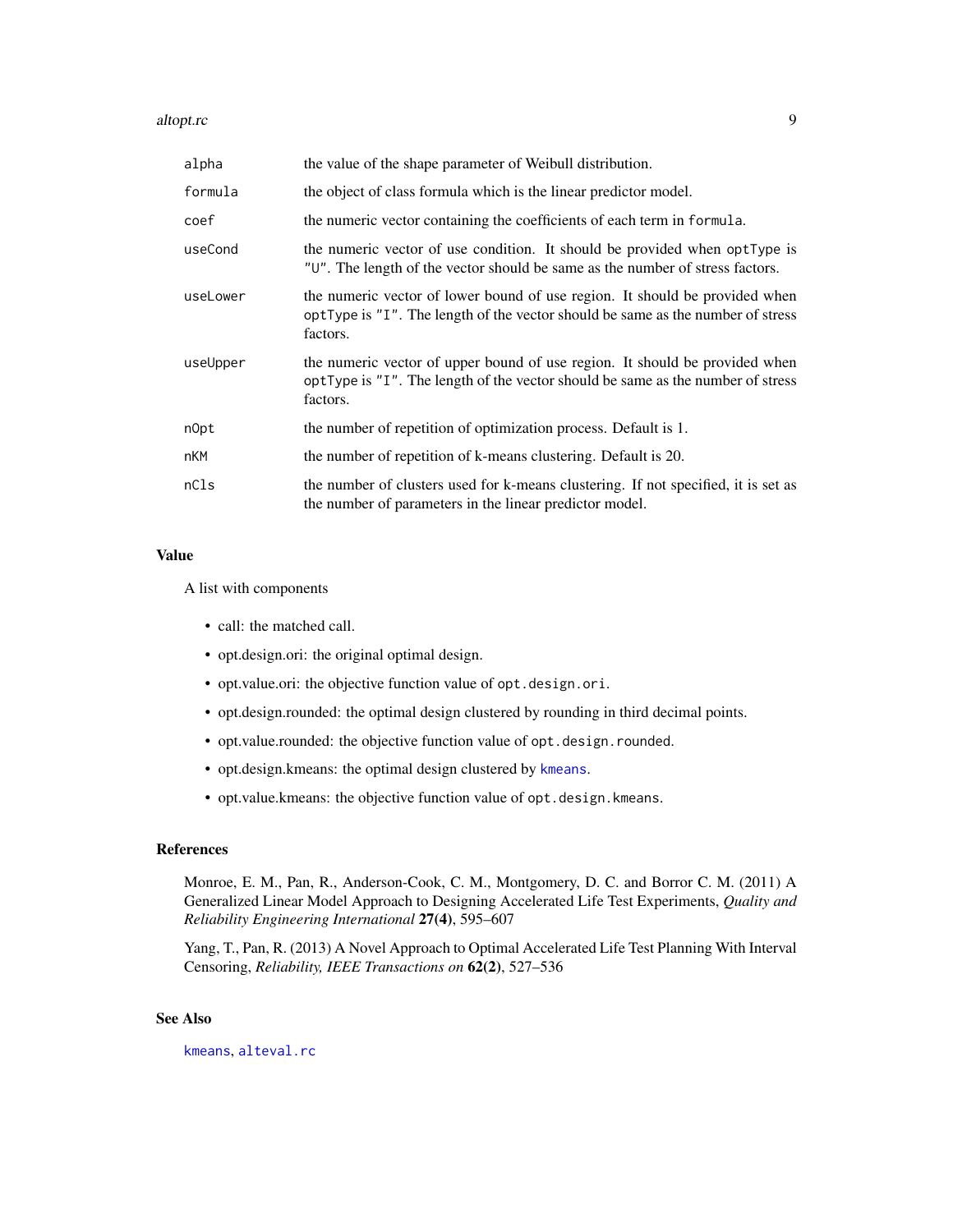### Examples

```
## Not run:
# Generating D optimal design for right censoring.
altopt.rc("D", 100, 100, 2, 1, formula = \sim x1 + x2 + x1:x2,
coef = c(0, -4.086, -1.476, 0.01))# Generating U optimal design for right censoring.
altopt.rc("D", 100, 100, 2, 1, formula = \sim x1 + x2 + x1:x2,
coef = c(0, -4.086, -1.476, 0.01), useCond = c(1.758, 3.159)# Generating I optimal design for right censoring.
altopt.rc("D", 100, 100, 2, 1, formula = \sim x1 + x2 + x1:x2,
coef = c(0, -4.086, -1.476, 0.01), useLower = c(1.458, 2.859),useUpper = c(2.058, 3.459)## End(Not run)
```
<span id="page-9-1"></span>compare.fus *Comparing designs using FUS*

#### Description

[compare.fus](#page-9-1) draws the FUS plots of multiple designs on a single frame.

#### Usage

```
compare.fus(...)
```
#### Arguments

... Objects created by pv. fus.rc or pv. fus.ic.

#### Value

FUS plots of multiple designs.

#### See Also

[pv.fus.rc](#page-16-1), [pv.fus.ic](#page-15-1)

#### Examples

```
## Not run:
# Generating D optimal design and FUS plot.
Dopt <- altopt.rc("D", 100, 100, 2, 1, formula = \sim x1 + x2 + x1:x2,
coef = c(0, -4.086, -1.476, 0.01))FUS.D <- pv.fus.rc(Dopt$opt.design.rounded, 100, 2, 1,
formula = \sim x1 + x2 + x1:x2, coef = c(0, -4.086, -1.476, 0.01),
```
<span id="page-9-0"></span>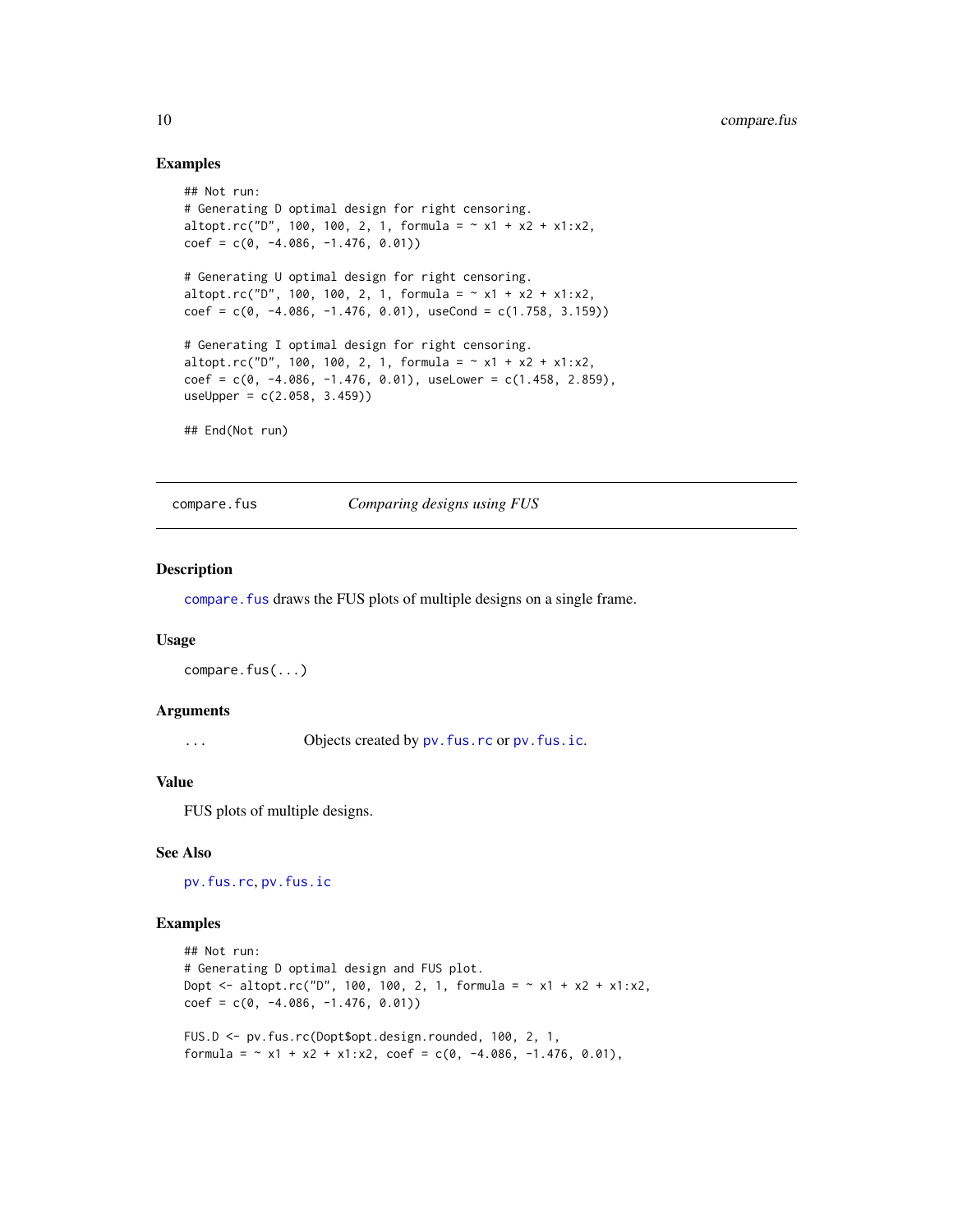## <span id="page-10-0"></span>compare.vdus 11

```
useLower = c(1.458, 2.859), useUpper = c(2.058, 3.459))
# Generating U optimal design and FUS plot.
Uopt <- altopt.rc("U", 100, 100, 2, 1, formula = ~ x1 + x2 + x1:x2,
coef = c(0, -4.086, -1.476, 0.01), useCond = c(1.758, 3.159))FUS.U <- pv.fus.rc(Uopt$opt.design.rounded, 100, 2, 1,
formula = \sim x1 + x2 + x1:x2, coef = c(0, -4.086, -1.476, 0.01),
useLower = c(1.458, 2.859), useUpper = c(2.058, 3.459)# Comparing D and U optimal designs.
compare.fus(FUS.D, FUS.U)
```
## End(Not run)

<span id="page-10-1"></span>compare.vdus *Comparing designs using VDUS*

#### Description

compare. vdus draws the VDUS plots of multiple designs on a single frame.

#### Usage

```
compare.vdus(...)
```
#### Arguments

... Objects created by pv. vdus.rc or pv. vdus.ic.

## Value

VDUS plots of multiple designs.

#### See Also

[pv.vdus.rc](#page-18-1), [pv.vdus.ic](#page-17-1)

## Examples

```
## Not run:
# Generating D optimal design and VDUS plot.
Dopt <- altopt.rc("D", 100, 100, 2, 1, formula = \sim x1 + x2 + x1 : x2,
coef = c(0, -4.086, -1.476, 0.01))VDUS.D <- pv.vdus.rc(Dopt$opt.design.rounded, 100, 2, 1,
formula = \sim x1 + x2 + x1:x2, coef = c(0, -4.086, -1.476, 0.01),
useLower = c(1.458, 2.859), useUpper = c(2.058, 3.459))
```
# Generating U optimal design and VDUS plot.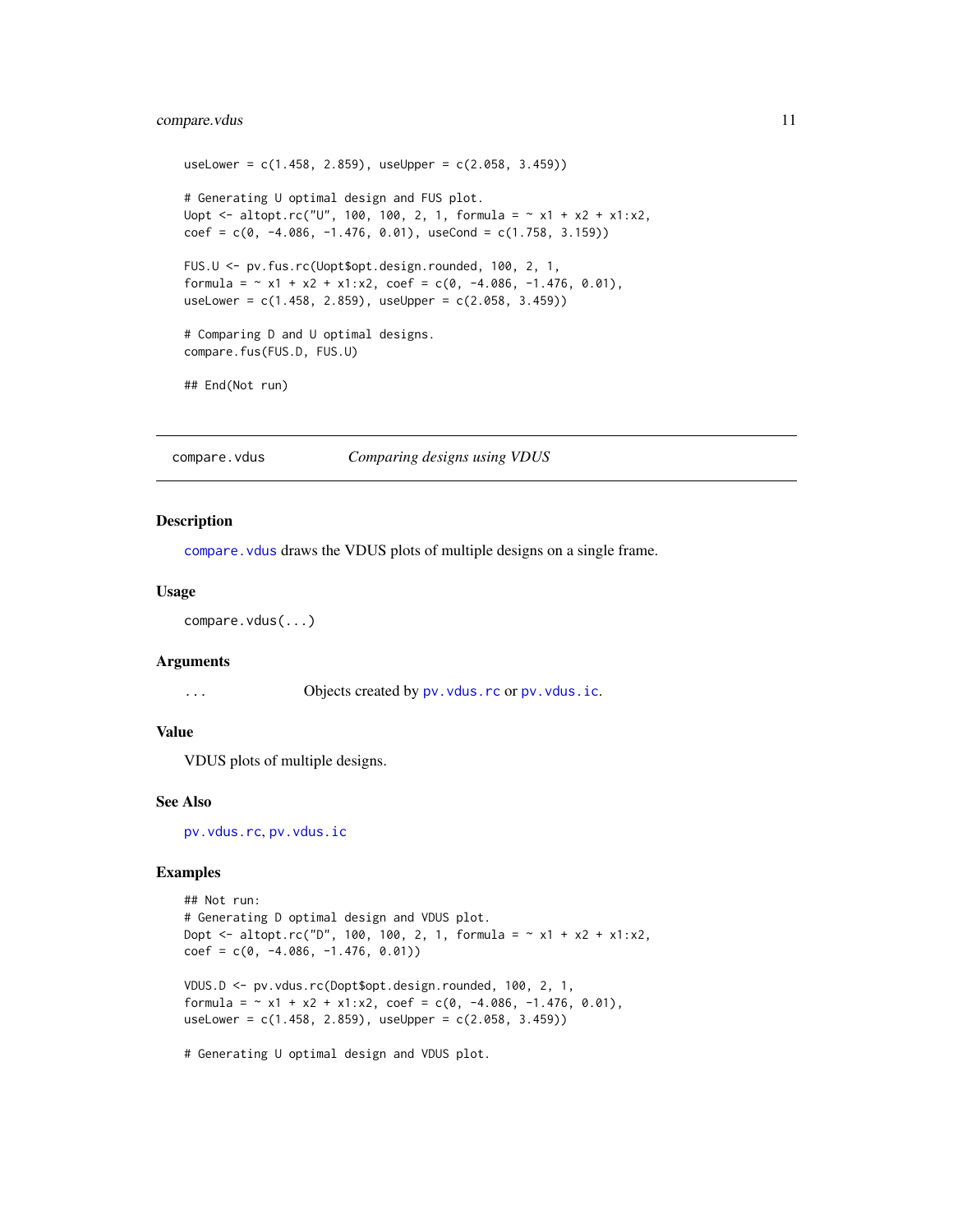```
Uopt <- altopt.rc("U", 100, 100, 2, 1, formula = \sim x1 + x2 + x1 : x2,
coef = c(0, -4.086, -1.476, 0.01), useCond = c(1.758, 3.159))
VDUS.U <- pv.vdus.rc(Uopt$opt.design.rounded, 100, 2, 1,
formula = \sim x1 + x2 + x1:x2, coef = c(0, -4.086, -1.476, 0.01),
useLower = c(1.458, 2.859), useUpper = c(2.058, 3.459))
# Comparing D and U optimal designs.
compare.vdus(VDUS.D, VDUS.U)
## End(Not run)
```
<span id="page-11-1"></span>convert.stress.level *Coding and decoding stress level*

#### Description

Convert the stress levels from the actual levels to standardized levels, and vice versa.

#### Usage

```
convert.stress.level(lowStLv, highStLv, actual = NULL, stand = NULL)
```
#### Arguments

| lowStLv  | a numeric vector containing the actual lowest stress level of each stress variable<br>in design region.  |
|----------|----------------------------------------------------------------------------------------------------------|
| highStLv | a numeric vector containing the actual highest stress level of each stress variable<br>in design region. |
| actual   | a data frame or numeric vector containing the design points in actual units.                             |
| stand    | a data frame or numeric vector containing the design points in standardized<br>units.                    |

#### Value

When actual is provided, the function converts it to the standardized units and when stand is provided, the function converts it to the actual units.

## Examples

```
## Not run:
 # Generating D optimal design in coded unit.
 Design \le altopt.rc(optType = "D", N = 100, tc = 100, nf = 2, alpha = 1,
 formula = -x1 + x2 + x1 : x2, coef = c(0, -4.086, -1.476, 0.01))# Transform the coded unit to actual stress variable's level.
 convert.stress.level(lowStLv = c(34.834, 4.094), highStLv = c(30.288, 4.5),
 stand = Design$opt.design.rounded)
```
<span id="page-11-0"></span>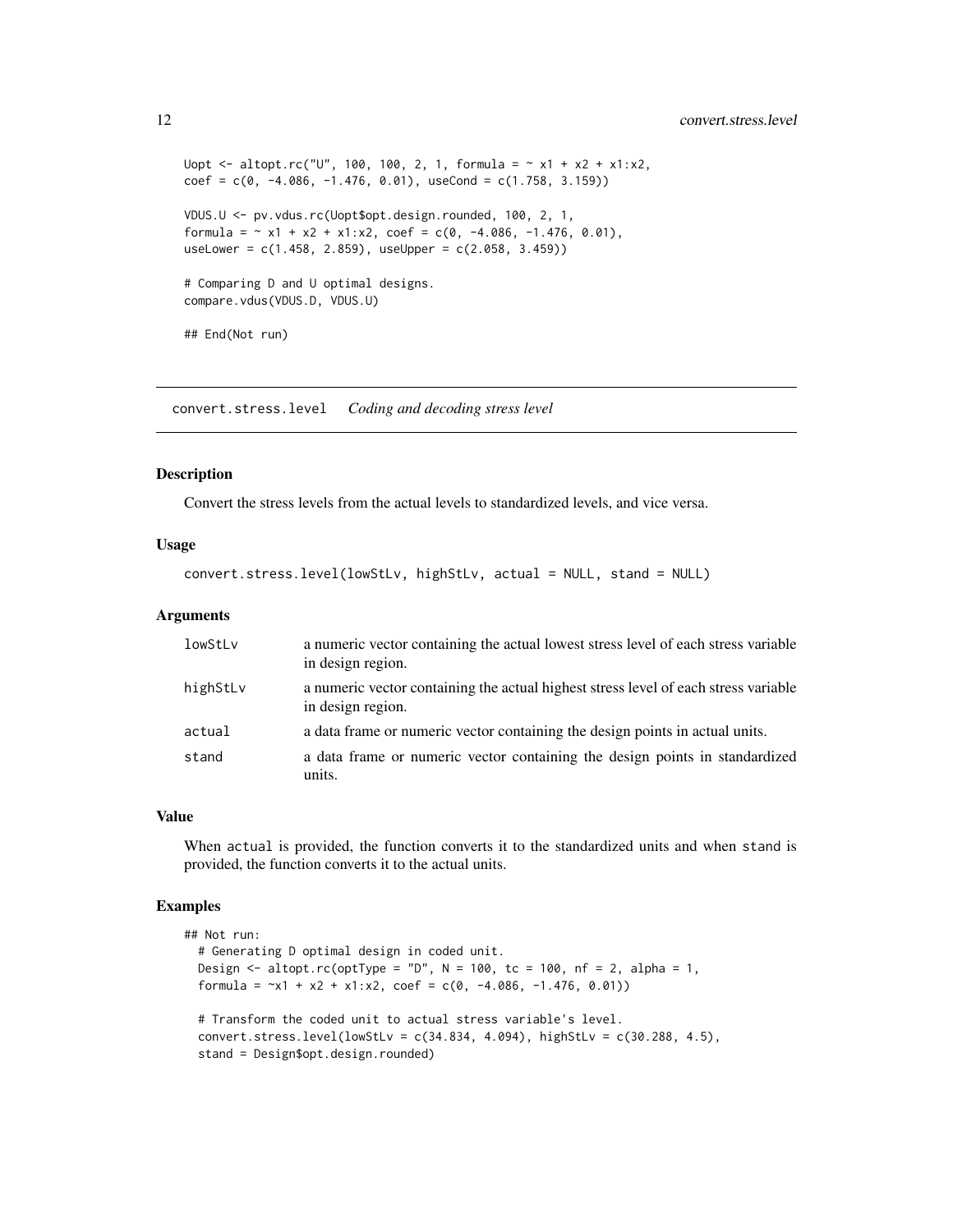## <span id="page-12-0"></span>design.plot 13

```
# Transform the actual stress level to coded units.
 use <- c(38.281, 3.219)
 convert.stress.level(lowStLv = c(34.834, 4.094), highStLv = c(30.288, 4.5),
 actual = use)## End(Not run)
```
<span id="page-12-1"></span>design.plot *Design plot.*

## Description

[design.plot](#page-12-1) draws design plot as a form of a bubble plot of any two stress factors which are specified by xAxis and yAxis. The size of each bubble indicates the relative magnitude of allocation on each design point.

#### Usage

design.plot(design, xAxis, yAxis)

## Arguments

| design | the data frame containing the coordinates and the number of allocation of each<br>design point. The design created by either altopt. rc or altopt. ic or any<br>design matrix with the same form as those can be provided for this argument. |
|--------|----------------------------------------------------------------------------------------------------------------------------------------------------------------------------------------------------------------------------------------------|
| xAxis  | the name of the factor to be displayed in x axis.                                                                                                                                                                                            |
| yAxis  | the name of the factor to be displayed in y axis.                                                                                                                                                                                            |

#### Value

The bubble plot of a design with two stress factors.

## Examples

```
## Not run:
# Design plot of D optimal design with right censoring.
Design1 <- altopt.rc("D", 100, 100, 2, 1, formula = \sim x1 + x2 + x1 : x2,
coef = c(0, -4.086, -1.476, 0.01))design.plot(Design1$opt.design.rounded, x1, x2)
## End(Not run)
```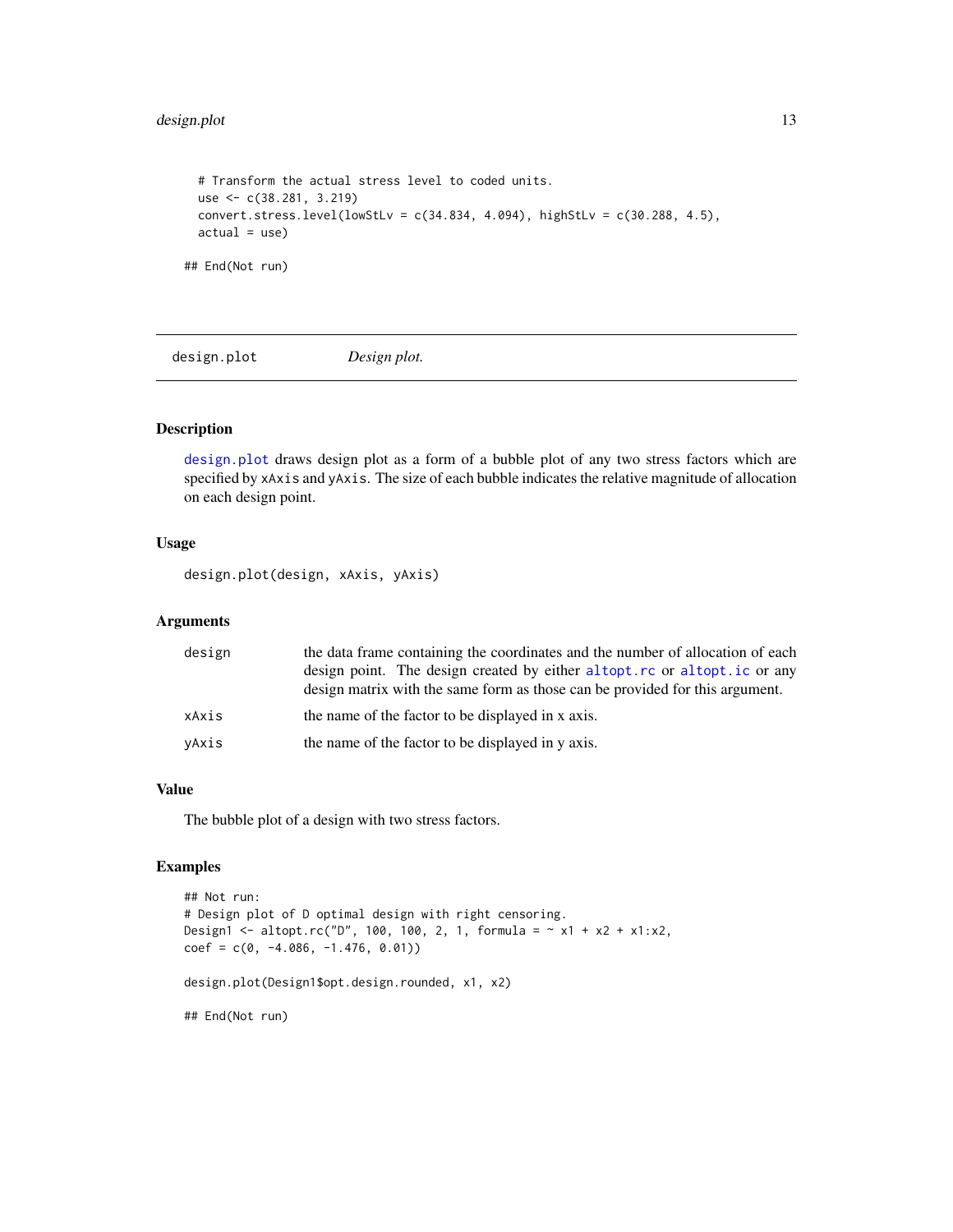<span id="page-13-1"></span><span id="page-13-0"></span>

## Description

[pv.contour.ic](#page-13-1) draws the contour plot of prediction variance for a given design with interval censoring plan. Either useCond or use region (useLower and useUpper) should be provided.

## Usage

```
pv.contour.ic(design, xAxis, yAxis, t, k, nf, alpha, formula, coef,
 useCond = NULL, useLower = NULL, useUpper = NULL)
```
## Arguments

| design            | the data frame containing the coordinates and the number of allocation of each<br>design point. The design created by either altopt.rc or altopt.ic or any<br>design matrix with the same form as those can be provided for this argument. |
|-------------------|--------------------------------------------------------------------------------------------------------------------------------------------------------------------------------------------------------------------------------------------|
| xAxis             | the name of the factor to be displayed in x axis.                                                                                                                                                                                          |
| yAxis             | the name of the factor to be displayed in y axis.                                                                                                                                                                                          |
| t                 | the total testing time.                                                                                                                                                                                                                    |
| k                 | the number of time intervals.                                                                                                                                                                                                              |
| nf                | the number of stress factors.                                                                                                                                                                                                              |
| alpha             | the value of the shape parameter of Weibull distribution.                                                                                                                                                                                  |
| formula           | the object of class formula which is the linear predictor model.                                                                                                                                                                           |
| coef              | the numeric vector containing the coefficients of each term in formula.                                                                                                                                                                    |
| useCond           | the vector of specified use condition. If it is provided, the contour line will be<br>generated up to this point.                                                                                                                          |
| useLower,useUpper |                                                                                                                                                                                                                                            |
|                   | the vector of the use region. If these are provided, the contour line will be gener-<br>ated up to this region. Note that either useCond or both of useLower, useUpper<br>should be provided.                                              |

## Value

The contour plot of prediction variance for interval censoring.

## See Also

[altopt.ic](#page-5-1)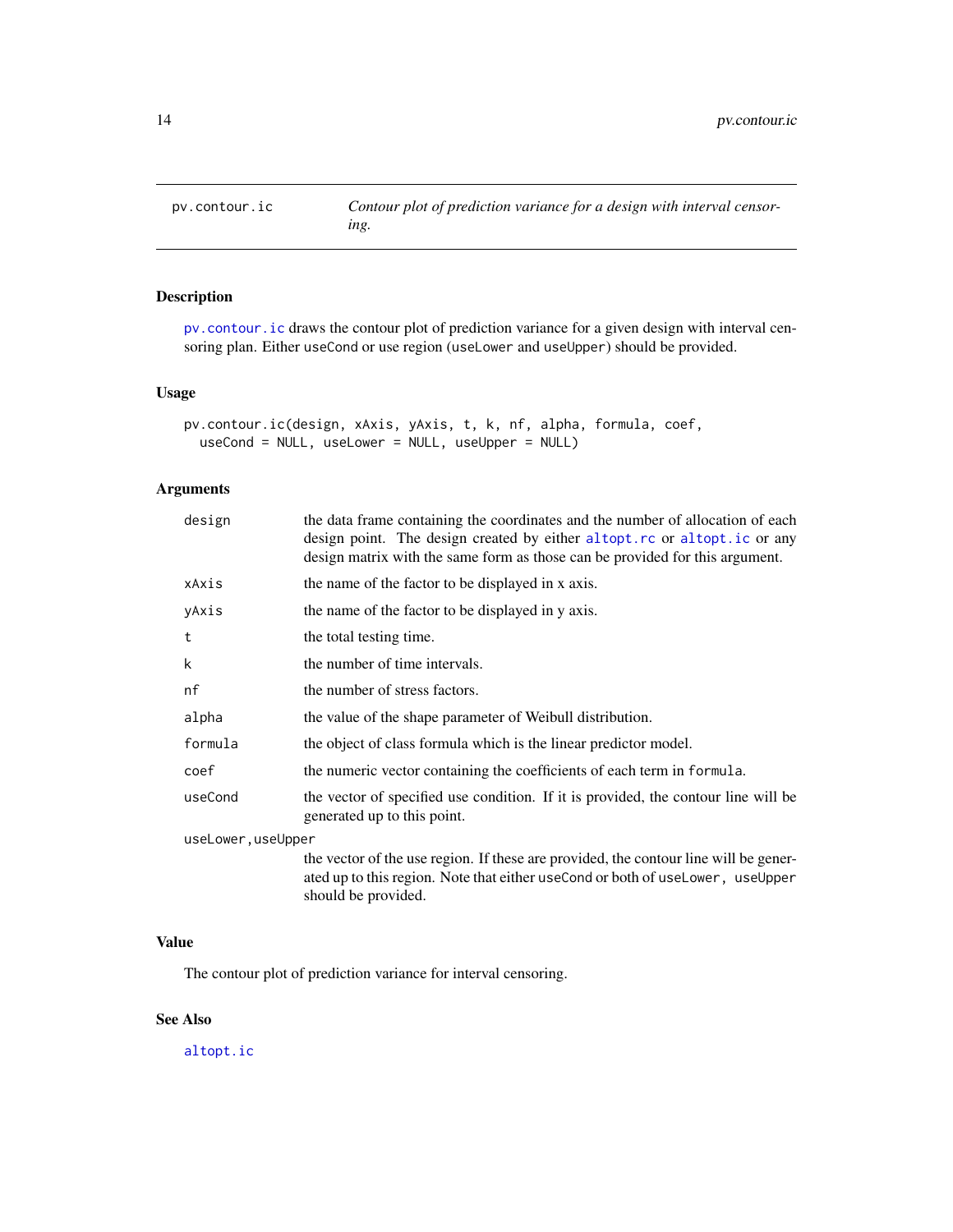## <span id="page-14-0"></span>pv.contour.rc 15

#### Examples

```
## Not run:
# Contour plot of prediction variance of U optimal design with interval censoring.
Design <- altopt.ic("D", 100, 30, 5, 2, 1, formula = \sim x1 + x2 + x1:x2,
coef = c(0, -4.086, -1.476, 0.01), useCond = c(1.758, 3.159))
pv.contour.ic(Design$opt.design.rounded, x1, x2, 30, 5, 2, 1,
formula = \sim x1 + x2 + x1:x2, coef = c(0, -4.086, -1.476, 0.01), useCond = c(1.758, 3.159))
## End(Not run)
```
<span id="page-14-1"></span>pv.contour.rc *Contour plot of prediction variance for a design with right censoring.*

## Description

[pv.contour.rc](#page-14-1) draws the contour plot of prediction variance for a given design with right censoring plan. Either useCond or use region (useLower and useUpper) should be provided.

#### Usage

```
pv.contour.rc(design, xAxis, yAxis, tc, nf, alpha, formula, coef,
  useCond = NULL, useLower = NULL, useUpper = NULL)
```
#### Arguments

| design             | the data frame containing the coordinates and the number of allocation of each<br>design point. The design created by either altopt.rc or altopt.ic or any<br>design matrix with the same form as those can be provided for this argument. |
|--------------------|--------------------------------------------------------------------------------------------------------------------------------------------------------------------------------------------------------------------------------------------|
| xAxis              | the name of the factor to be displayed in x axis.                                                                                                                                                                                          |
| yAxis              | the name of the factor to be displayed in y axis.                                                                                                                                                                                          |
| tc                 | the censoring time.                                                                                                                                                                                                                        |
| nf                 | the number of stress factors.                                                                                                                                                                                                              |
| alpha              | the value of the shape parameter of Weibull distribution.                                                                                                                                                                                  |
| formula            | the object of class formula which is the linear predictor model.                                                                                                                                                                           |
| coef               | the numeric vector containing the coefficients of each term in formula.                                                                                                                                                                    |
| useCond            | the vector of specified use condition. If it is provided, the contour line will be<br>generated up to this point.                                                                                                                          |
| useLower, useUpper |                                                                                                                                                                                                                                            |
|                    | the vector of the use region. If these are provided, the contour line will be gener-<br>ated up to this region. Note that either use Cond or both of use Lower, use Upper<br>should be provided.                                           |

#### Value

The contour plot of prediction variance for right censoring.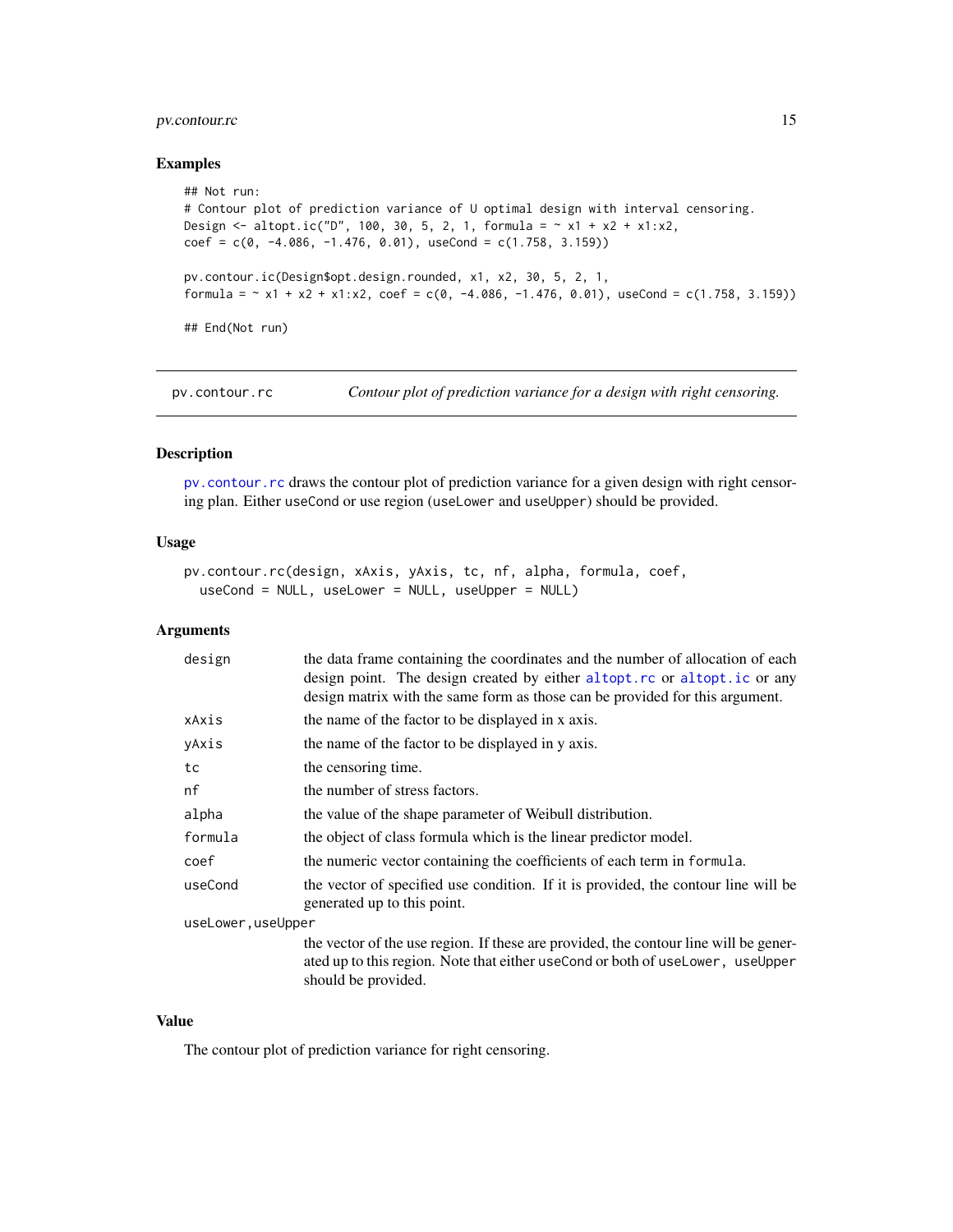## See Also

[altopt.rc](#page-7-1)

#### Examples

```
## Not run:
# Contour plot of prediction variance of U optimal design with right censoring.
Design <- altopt.rc("D", 100, 100, 2, 1, formula = ~ x1 + x2 + x1:x2,
coef = c(0, -4.086, -1.476, 0.01), useCond = c(1.758, 3.159))
pv.contour.rc(Design$opt.design.rounded, x1, x2, 100, 2, 1,
formula = \sim x1 + x2 + x1:x2, coef = c(0, -4.086, -1.476, 0.01), useCond = c(1.758, 3.159))
## End(Not run)
```
<span id="page-15-1"></span>pv.fus.ic *FUS (Fraction of Use Space) plot for interval censoring.*

## Description

[pv.fus.ic](#page-15-1) draws the FUS plot of prediction variance for a given design with interval censoring plan. The use region (useLower and useUpper) should be provided.

#### Usage

```
pv.fus.ic(design, t, k, nf, alpha, formula, coef, useLower = NULL,
 useUpper = NULL)
```
#### Arguments

| design             | the data frame containing the coordinates and the number of allocation of each<br>design point. The design created by either altopt.rc or altopt.ic or any<br>design matrix with the same form as those can be provided for this argument. |
|--------------------|--------------------------------------------------------------------------------------------------------------------------------------------------------------------------------------------------------------------------------------------|
| t                  | the total testing time.                                                                                                                                                                                                                    |
| k                  | the number of time intervals.                                                                                                                                                                                                              |
| nf                 | the number of stress factors.                                                                                                                                                                                                              |
| alpha              | the value of the shape parameter of Weibull distribution.                                                                                                                                                                                  |
| formula            | the object of class formula which is the linear predictor model.                                                                                                                                                                           |
| coef               | the numeric vector containing the coefficients of each term in formula.                                                                                                                                                                    |
| useLower, useUpper |                                                                                                                                                                                                                                            |
|                    | the vectors containing the lower bound and upper bound for the use region. They                                                                                                                                                            |
|                    | should be provided for FUS plot.                                                                                                                                                                                                           |

#### Value

The "trellis" object which includes the FUS plot for interval censoring.

<span id="page-15-0"></span>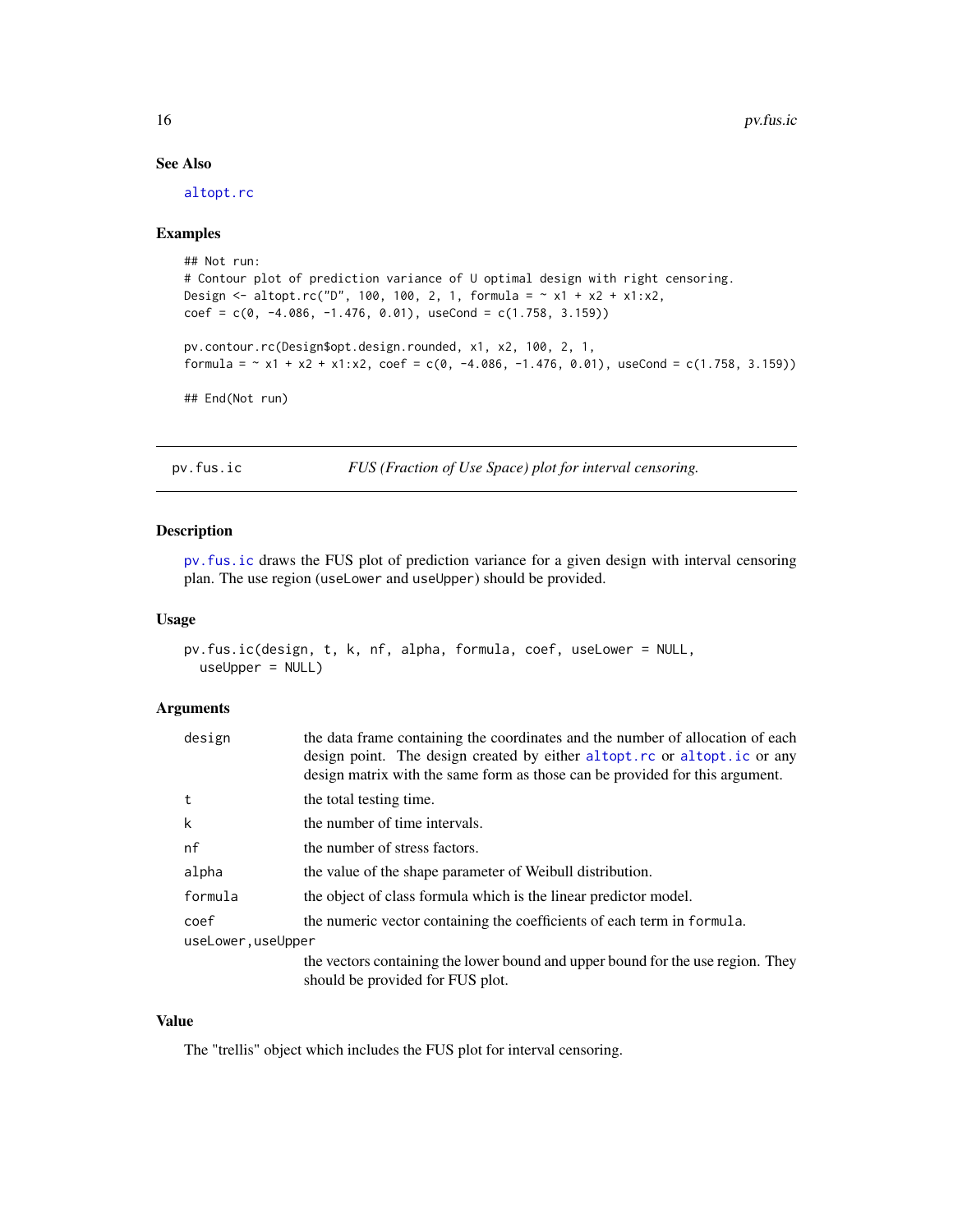#### <span id="page-16-0"></span>pv.fus.rc 17

## See Also

[altopt.ic](#page-5-1)

#### Examples

```
## Not run:
# FUS plot of I optimal design with interval censoring.
Design <- altopt.ic("I", 100, 30, 5, 2, 1, formula = \sim x1 + x2 + x1 : x2,
coef = c(0, -4.086, -1.476, 0.01), useLower = c(1.458, 2.859), useUpper = c(2.058, 3.459)pv.fus.ic(Design$opt.design.rounded, 30, 5, 2, 1,
formula = \sim x1 + x2 + x1:x2, coef = c(0, -4.086, -1.476, 0.01),
useLower = c(1.458, 2.859), useUpper = c(2.058, 3.459))
## End(Not run)
```
<span id="page-16-1"></span>pv.fus.rc *FUS (Fraction of Use Space) plot for right censoring.*

#### Description

[pv.fus.rc](#page-16-1) draws the FUS plot of prediction variance for a given design with right censoring plan. The use region (useLower and useUpper) should be provided.

## Usage

```
pv.fus.rc(design, tc, nf, alpha, formula, coef, useLower = NULL,
 useUpper = NULL)
```
#### Arguments

| design             | the data frame containing the coordinates and the number of allocation of each<br>design point. The design created by either altopt.rc or altopt.ic or any<br>design matrix with the same form as those can be provided for this argument. |
|--------------------|--------------------------------------------------------------------------------------------------------------------------------------------------------------------------------------------------------------------------------------------|
| tc                 | the censoring time.                                                                                                                                                                                                                        |
| nf                 | the number of stress factors.                                                                                                                                                                                                              |
| alpha              | the value of the shape parameter of Weibull distribution.                                                                                                                                                                                  |
| formula            | the object of class formula which is the linear predictor model.                                                                                                                                                                           |
| coef               | the numeric vector containing the coefficients of each term in formula.                                                                                                                                                                    |
| useLower, useUpper |                                                                                                                                                                                                                                            |
|                    | the vectors containing the lower bound and upper bound for the use region. They                                                                                                                                                            |
|                    | should be provided for FUS plot.                                                                                                                                                                                                           |

#### Value

The "trellis" object which includes the FUS plot for right censoring.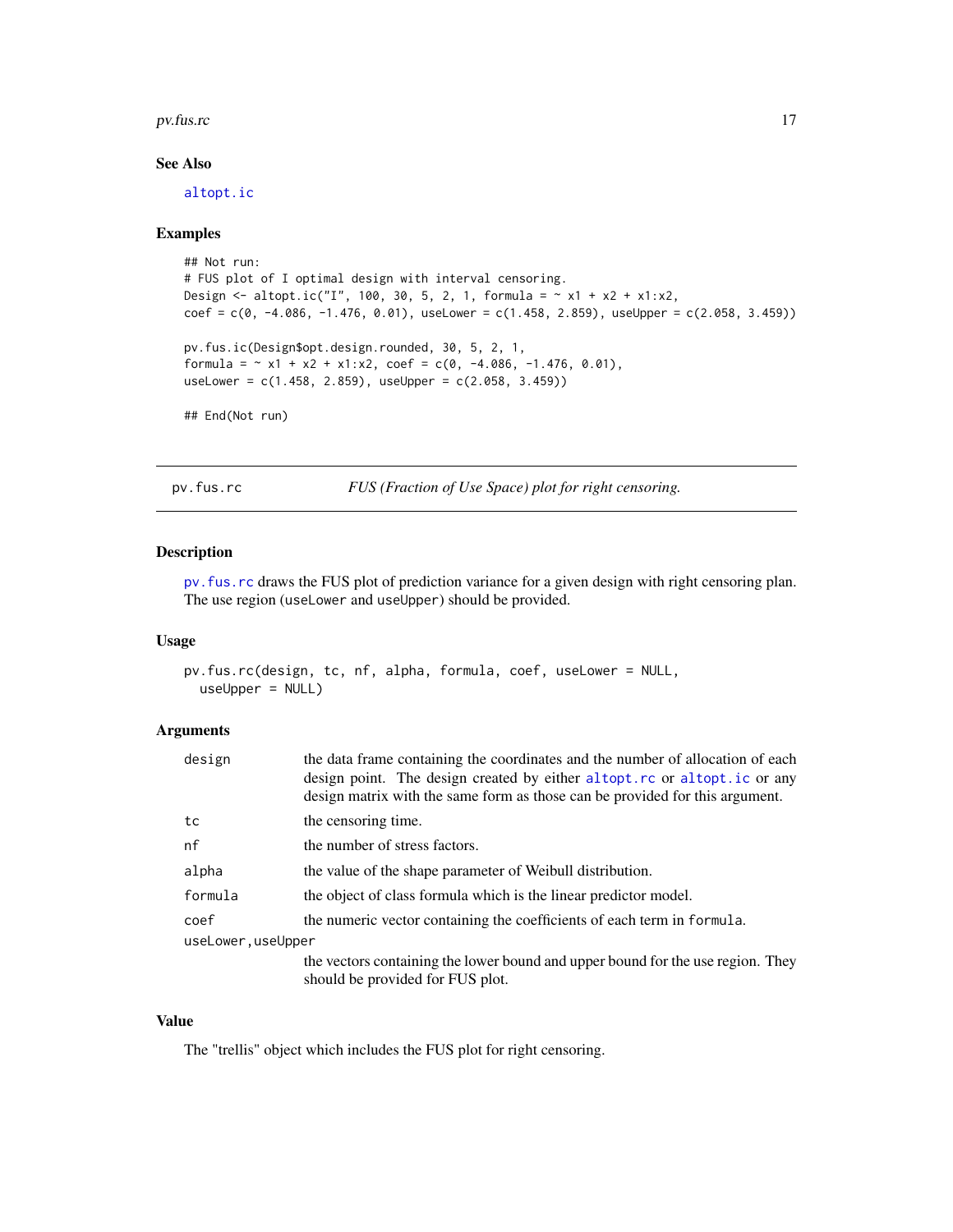## See Also

[altopt.rc](#page-7-1)

## Examples

```
## Not run:
# FUS plot of I optimal design with right censoring.
Design <- altopt.rc("I", 100, 100, 2, 1, formula = \sim x1 + x2 + x1:x2,
coef = c(0, -4.086, -1.476, 0.01), useLower = c(1.458, 2.859), useUpper = c(2.058, 3.459))
pv.fus.rc(Design$opt.design.rounded, 100, 2, 1,
formula = \sim x1 + x2 + x1:x2, coef = c(0, -4.086, -1.476, 0.01),
useLower = c(1.458, 2.859), useUpper = c(2.058, 3.459))
## End(Not run)
```
<span id="page-17-1"></span>pv.vdus.ic *VDUS (Variance Dispersion of Use Space) plot for interval censoring.*

#### Description

[pv.vdus.ic](#page-17-1) draws the VDUS plot of prediction variance for a given design with interval censoring plan. The use region (useLower and useUpper) should be provided.

#### Usage

```
pv.vdus.ic(design, t, k, nf, alpha, formula, coef, useLower = NULL,
  useUpper = NULL)
```

| design            | the data frame containing the coordinates and the number of allocation of each<br>design point. The design created by either altopt.rc or altopt.ic or any<br>design matrix with the same form as those can be provided for this argument. |
|-------------------|--------------------------------------------------------------------------------------------------------------------------------------------------------------------------------------------------------------------------------------------|
| t                 | the total testing time.                                                                                                                                                                                                                    |
| k                 | the number of time intervals.                                                                                                                                                                                                              |
| nf                | the number of stress factors.                                                                                                                                                                                                              |
| alpha             | the value of the shape parameter of Weibull distribution.                                                                                                                                                                                  |
| formula           | the object of class formula which is the linear predictor model.                                                                                                                                                                           |
| coef              | the numeric vector containing the coefficients of each term in formula.                                                                                                                                                                    |
| useLower,useUpper |                                                                                                                                                                                                                                            |
|                   | the vectors containing the lower bound and upper bound for the use region. They<br>should be provided for VDUS plot.                                                                                                                       |

<span id="page-17-0"></span>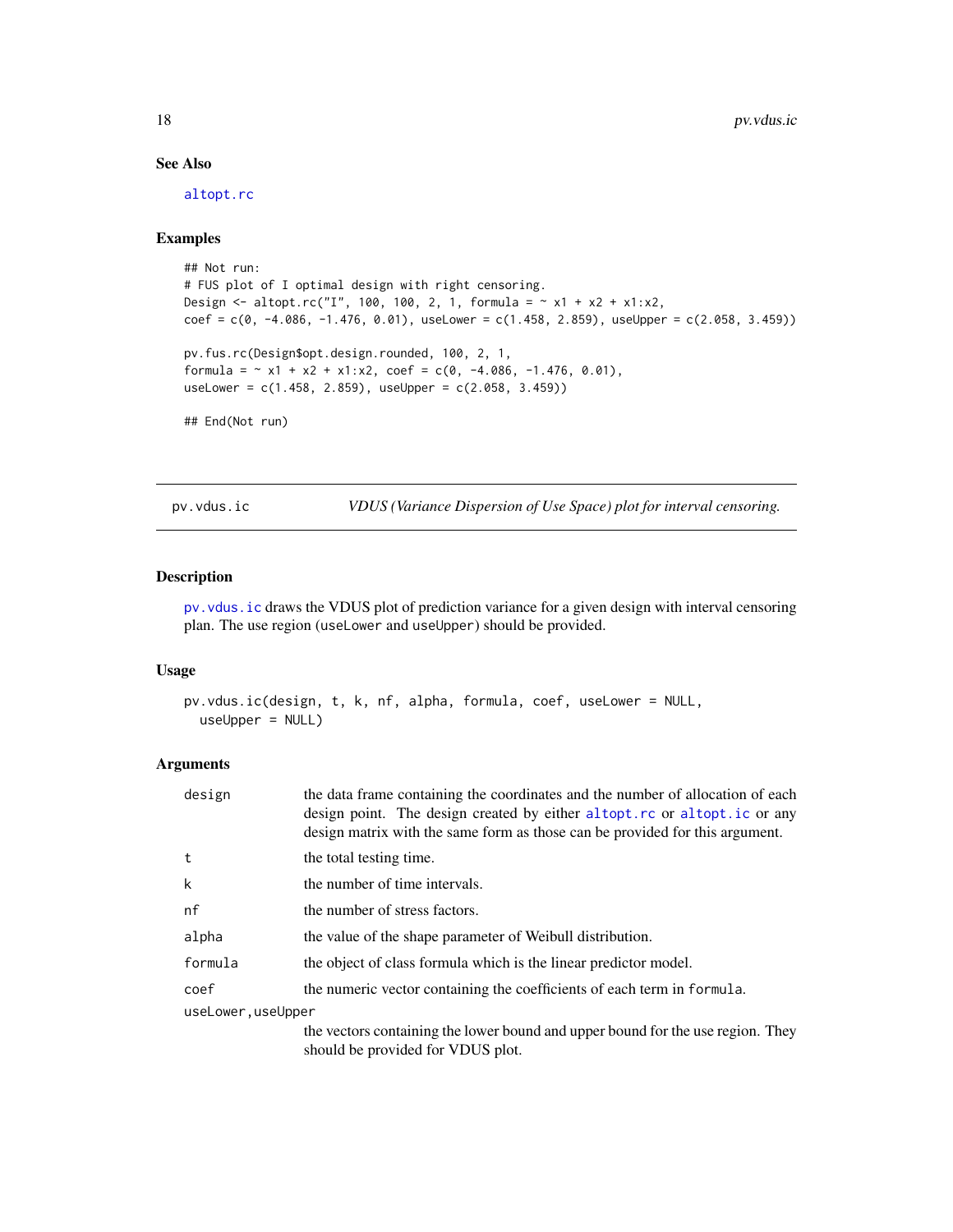<span id="page-18-0"></span>pv.vdus.rc 19

## Value

The "trellis" object which includes the VDUS plot for interval censoring.

#### See Also

[altopt.ic](#page-5-1)

## Examples

```
## Not run:
# VDUS plot of I optimal design with interval censoring.
Design <- altopt.ic("I", 100, 30, 5, 2, 1, formula = \sim x1 + x2 + x1 : x2,
coef = c(0, -4.086, -1.476, 0.01), useLower = c(1.458, 2.859), useUpper = c(2.058, 3.459))pv.vdus.ic(Design$opt.design.rounded, 30, 5, 2, 1,
formula = \sim x1 + x2 + x1:x2, coef = c(0, -4.086, -1.476, 0.01),
useLower = c(1.458, 2.859), useUpper = c(2.058, 3.459))
## End(Not run)
```
<span id="page-18-1"></span>pv.vdus.rc *VDUS (Variance Dispersion of Use Space) plot for right censoring.*

#### Description

[pv.vdus.rc](#page-18-1) draws the VDUS plot of prediction variance for a given design with right censoring plan. The use region (useLower and useUpper) should be provided.

#### Usage

```
pv.vdus.rc(design, tc, nf, alpha, formula, coef, useLower = NULL,
 useUpper = NULL)
```

| design            | the data frame containing the coordinates and the number of allocation of each<br>design point. The design created by either altopt.rc or altopt.ic or any<br>design matrix with the same form as those can be provided for this argument. |
|-------------------|--------------------------------------------------------------------------------------------------------------------------------------------------------------------------------------------------------------------------------------------|
| tc                | the censoring time.                                                                                                                                                                                                                        |
| nf                | the number of stress factors.                                                                                                                                                                                                              |
| alpha             | the value of the shape parameter of Weibull distribution.                                                                                                                                                                                  |
| formula           | the object of class formula which is the linear predictor model.                                                                                                                                                                           |
| coef              | the numeric vector containing the coefficients of each term in formula.                                                                                                                                                                    |
| useLower,useUpper |                                                                                                                                                                                                                                            |
|                   | the vectors containing the lower bound and upper bound for the use region. They<br>should be provided for VDUS plot.                                                                                                                       |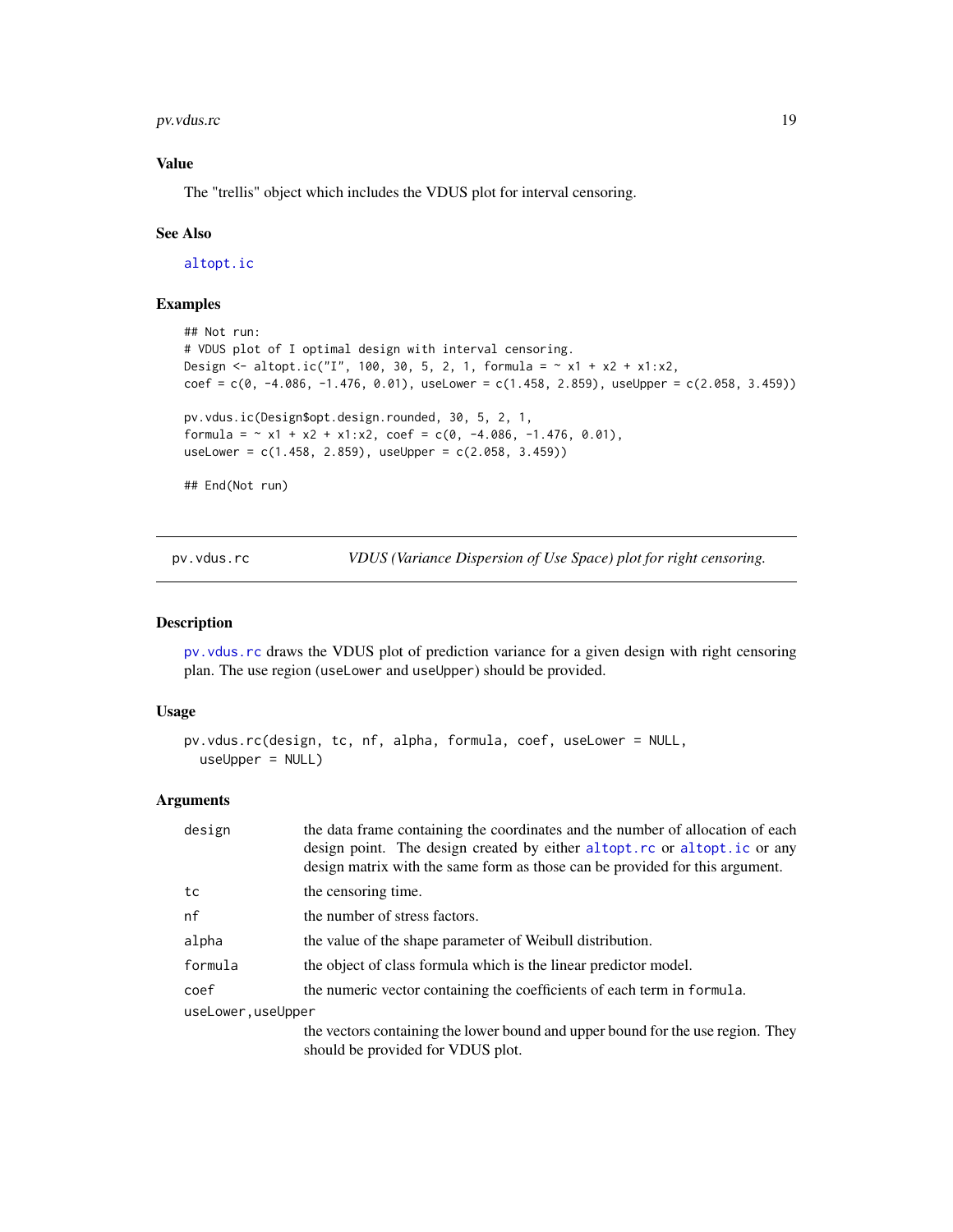## <span id="page-19-0"></span>Value

The "trellis" object which includes the VDUS plot for right censoring.

## See Also

[altopt.rc](#page-7-1)

## Examples

```
## Not run:
# VDUS plot of I optimal design with right censoring.
Design <- altopt.rc("I", 100, 100, 2, 1, formula = \sim x1 + x2 + x1:x2,
coef = c(0, -4.086, -1.476, 0.01), useLower = c(1.458, 2.859), useUpper = c(2.058, 3.459))pv.vdus.rc(Design$opt.design.rounded, 100, 2, 1,
formula = \sim x1 + x2 + x1:x2, coef = c(0, -4.086, -1.476, 0.01),
useLower = c(1.458, 2.859), useUpper = c(2.058, 3.459))
## End(Not run)
```